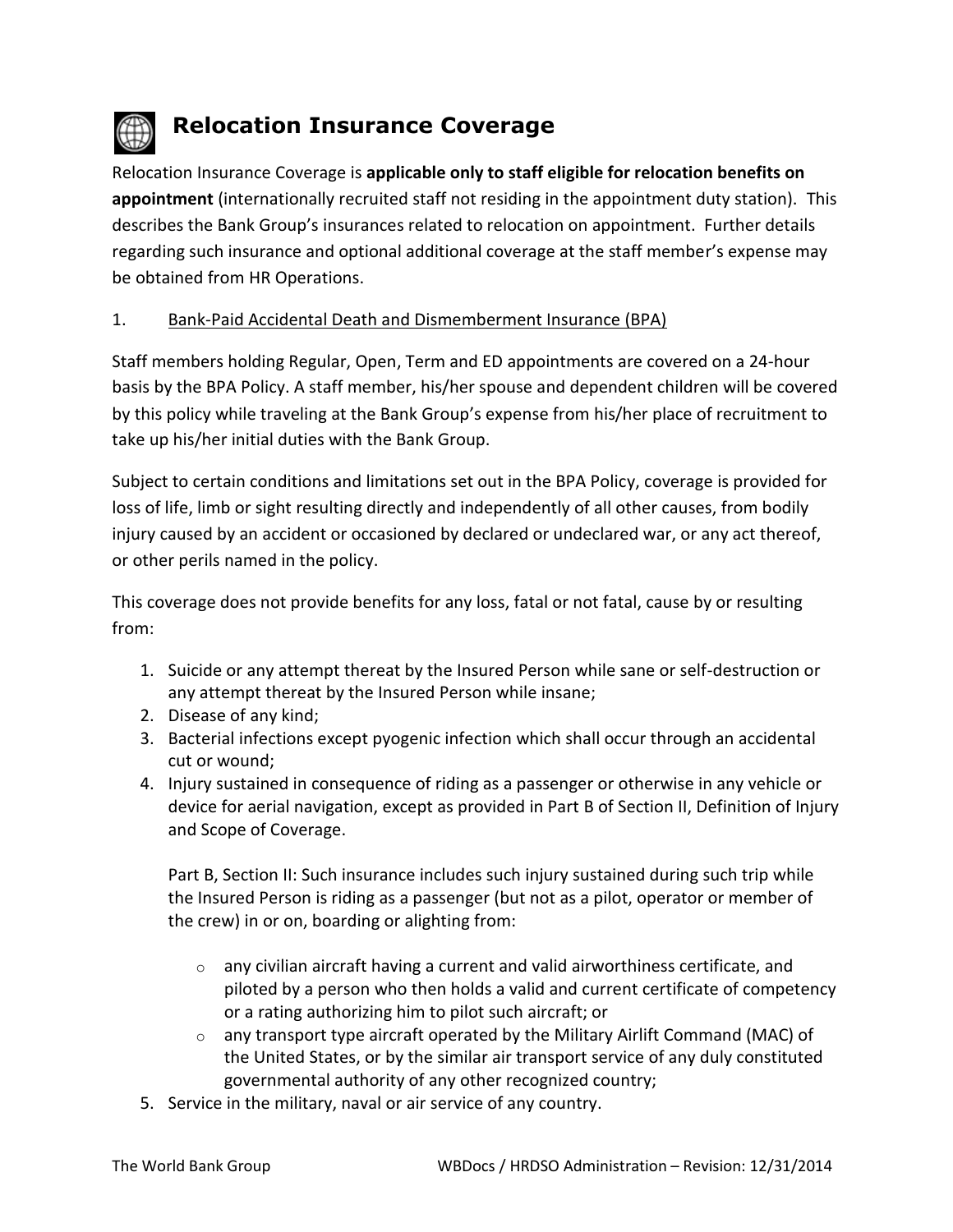Coverage is provided for travel to all parts of the world and in all forms of transportation, except that air travel is included only when the staff member rides as a passenger in, or and not as a pilot or crew member of, any previously tried, tested, or approved aircraft.

## Basic Coverage

Each staff member is insured for a principal sum equal to three times net annual salary to a specified maximum. The spouse of the a staff member is insured for a sum equal to one-half of the principal sum for the staff member and each dependent child is insured for one-fourth of the principal sum for the staff member.

## Additional Flight Insurance

Each staff member covered by this policy is insured for an additional two times net annual salary to a specified maximum (minimum of \$100,000) during periods of authorized travel in an aircraft.

#### Additional "War Risk" Coverage

Each staff member covered by this policy is insured for an additional \$250,000 principal sum in the event of loss of life occasioned by war, or other perils named in the policy. This \$250,000 additional coverage does not apply to periods of authorized travel actually spent in an aircraft when additional flight insurance coverage (above paragraph) applies; double recovery of the additional insurance coverage is not allowed.

## Benefits

100% of the principal sum for the loss of:

- (i) life;
- (ii) both hands or both feet or sight of both eyes;
- (iii) one hand and one foot;
- (iv) either hand or foot and sight of one eye;
- (v) quadriplegia; or
- (vi) speech and hearing

75% of the principal for paraplegia.

## 50% of the principal sum for the loss of:

(i) either hand or foot;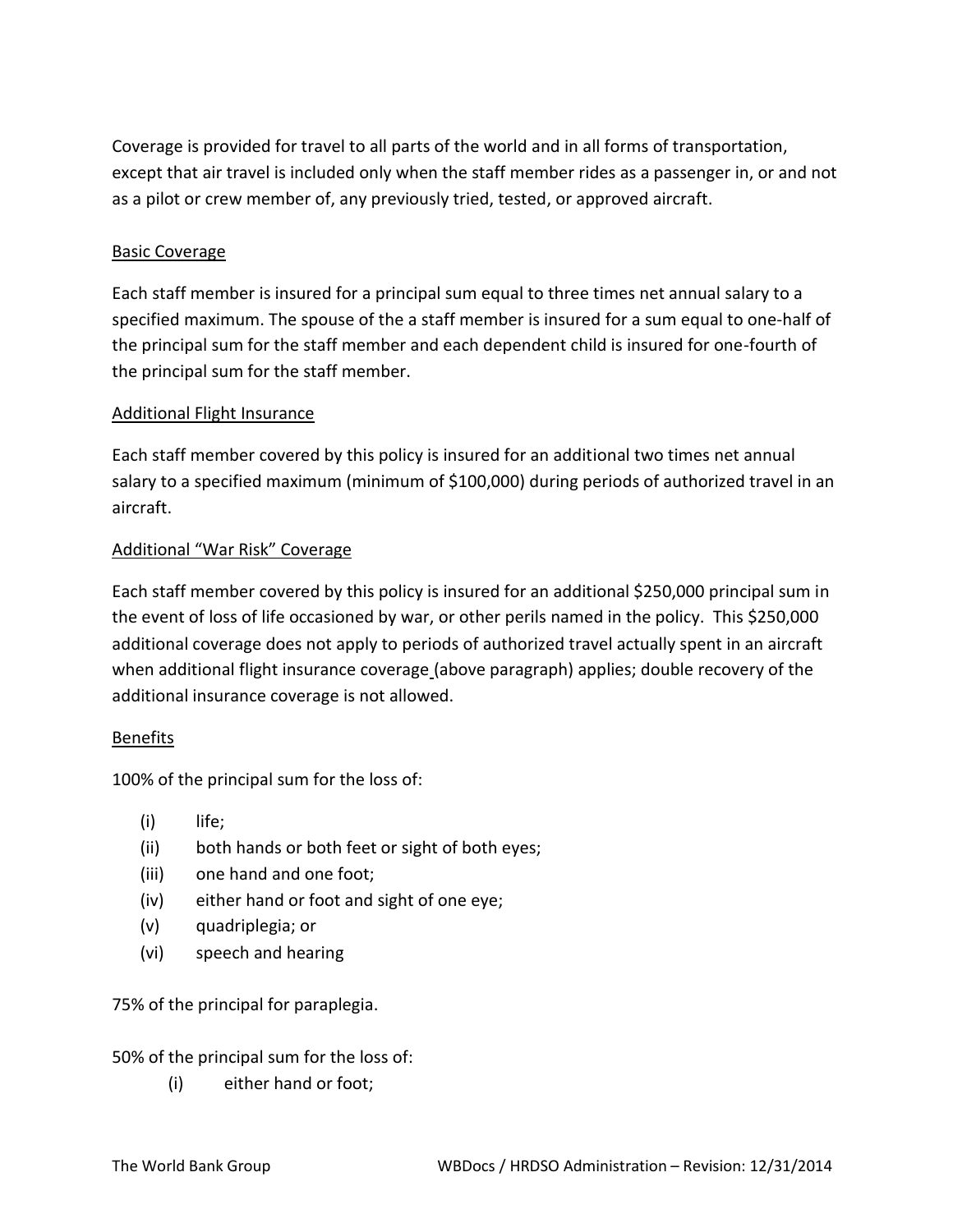- (ii) sight of one eye; or
- (iii) hemiplegia; or
- (iv) speech or hearing.

25% of the principal sum for the loss of the thumb or index finger of the same hand.

# Payments of Benefits

Payment for the loss of life of an unmarried staff member will be made to his/her estate, unless a designation of beneficiary was made in writing and on file with the Bank Group, in which case payment will be made to the designated beneficiary.

Payment for loss of life of a married staff member will be made to his/her spouse, if living ten days after the death of the staff member, otherwise to the estate, unless a designation of beneficiary was made in writing and on file with the Bank Group, in which case payment will be made to the designated beneficiary.

Payment of benefits of loss of sight or dismemberment will be made to the insured.

With respect to each insured child, payment for loss of life will be made to the staff member, if living ten days after the death of the child, otherwise to the spouse of the staff member, if living ten days after the death of the child. In the event that neither of the staff member nor the spouse is living ten days after the death of the child, payment will be made to the beneficiary designated in writing by the staff member and on file with the Bank. If the staff member's designated beneficiary is not then living, payment will be made to the estate of the employee.

# II. Medical Expense Coverage during Authorized Relocation Travel on Initial Appointment

Limited benefits are provided for a staff member, his/her spouse, and dependent children for medical expenses incurred for treatment and care of an accidental bodily injury or sudden illness which occurs during authorized travel on initial appointment. Subject to certain conditions and limitations set out in the policy, 80% of covered charges in excess of a \$150 deductible will be reimbursed up to a maximum reimbursement of \$50,000. The \$150 deductible and \$50,000 maximum apply to each accident or illness. However, no reimbursement will be made if the charges can be claimed under any other insurance in effect with respect to the individual nor for charges that could have been claimed under a Bank Group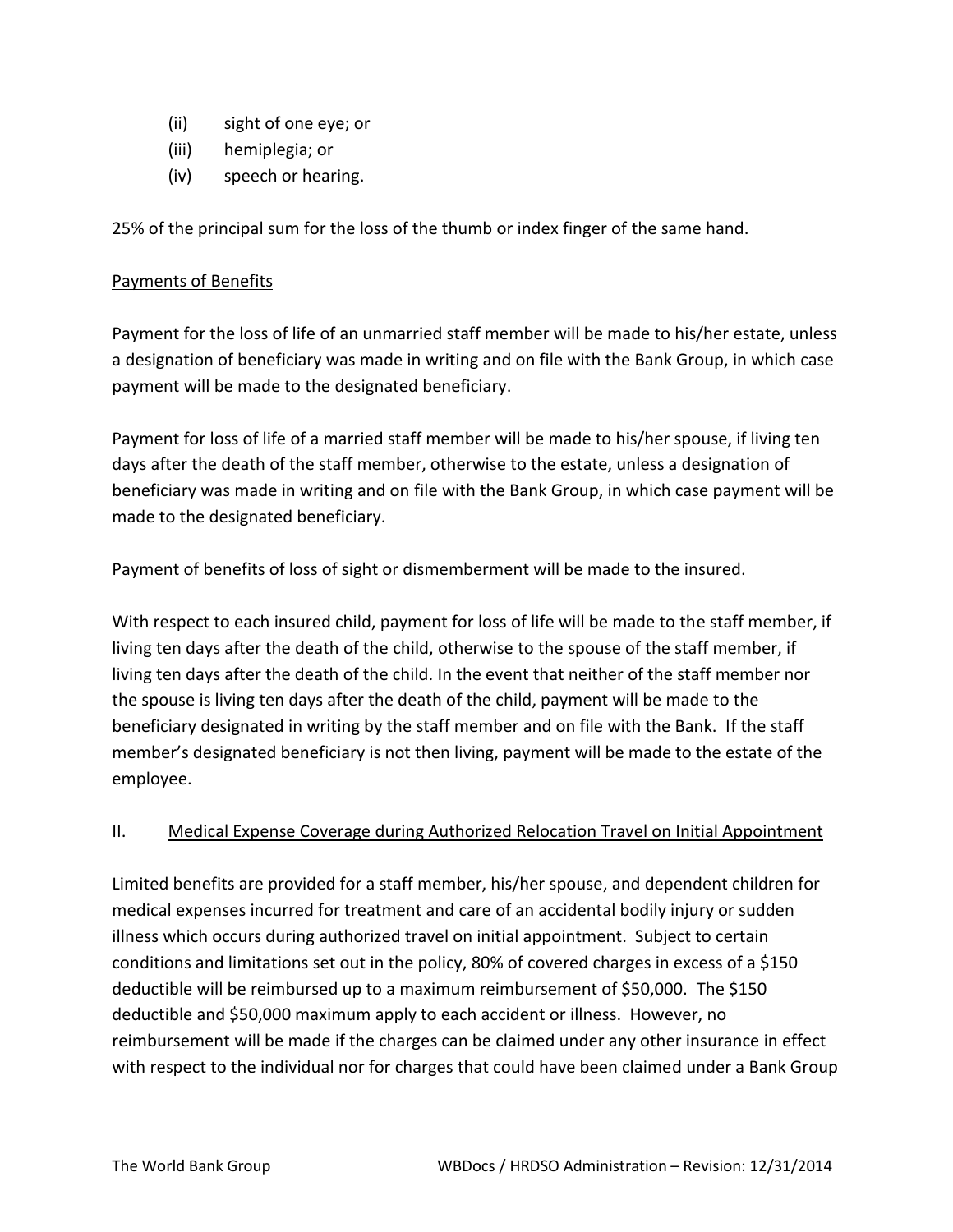sponsored plan which would have been in effect with respect to the individual hand the staff member exercised his option to enroll when eligible to do so.

# Report of Injury or Illness

Any accident or illness occurring while on authorized travel status which may result in a claim under the policy should be promptly reported to the Bank Group's HR Operations indicating the date and nature of the accident or illness, the name of the person and his condition.

# III. Accompanying Baggage Insurance

Subject to certain conditions and limitations set out in the insurance policy summarized below, personal effects which accompany persons covered under this policy are insured against loss or damaged up to a total value of \$4,000 per traveler and \$8,000 per family. If children are accompanied by one or both parents during travel, the personal effects of the children are included for coverage under the insurance provided their parent(s). The term "personal effects" is defined as effects owned, used or worn and usually carried by travelers.

# Limitations

Please note carefully the internal limitations contained in the policy (see below). Many individuals carry their jewelry, cameras, furs and other valuable items with them during relocation. The amount shown is the maximum per adult traveler which the insurance company will pay in the event of loss upon receipt of proper documentation. Coverage on the following item to amounts indicated:

| Camera and related equipment in total   | \$1,000 |
|-----------------------------------------|---------|
| Rugs in total                           | \$500   |
| Jewelry, and article of precious metals | \$1,000 |
| Furs in total                           | \$1,000 |
| Watches                                 | \$500   |

## **Exclusions**

- (a) Money, valuable papers and losses caused by breakage of glass and other articles of a brittle or fragile nature are not insured under the policy.
- (b) Losses caused by pilferage or theft of personal effects left unattended in or any automobile are not covered except when such loss is the direct result of forcible entry